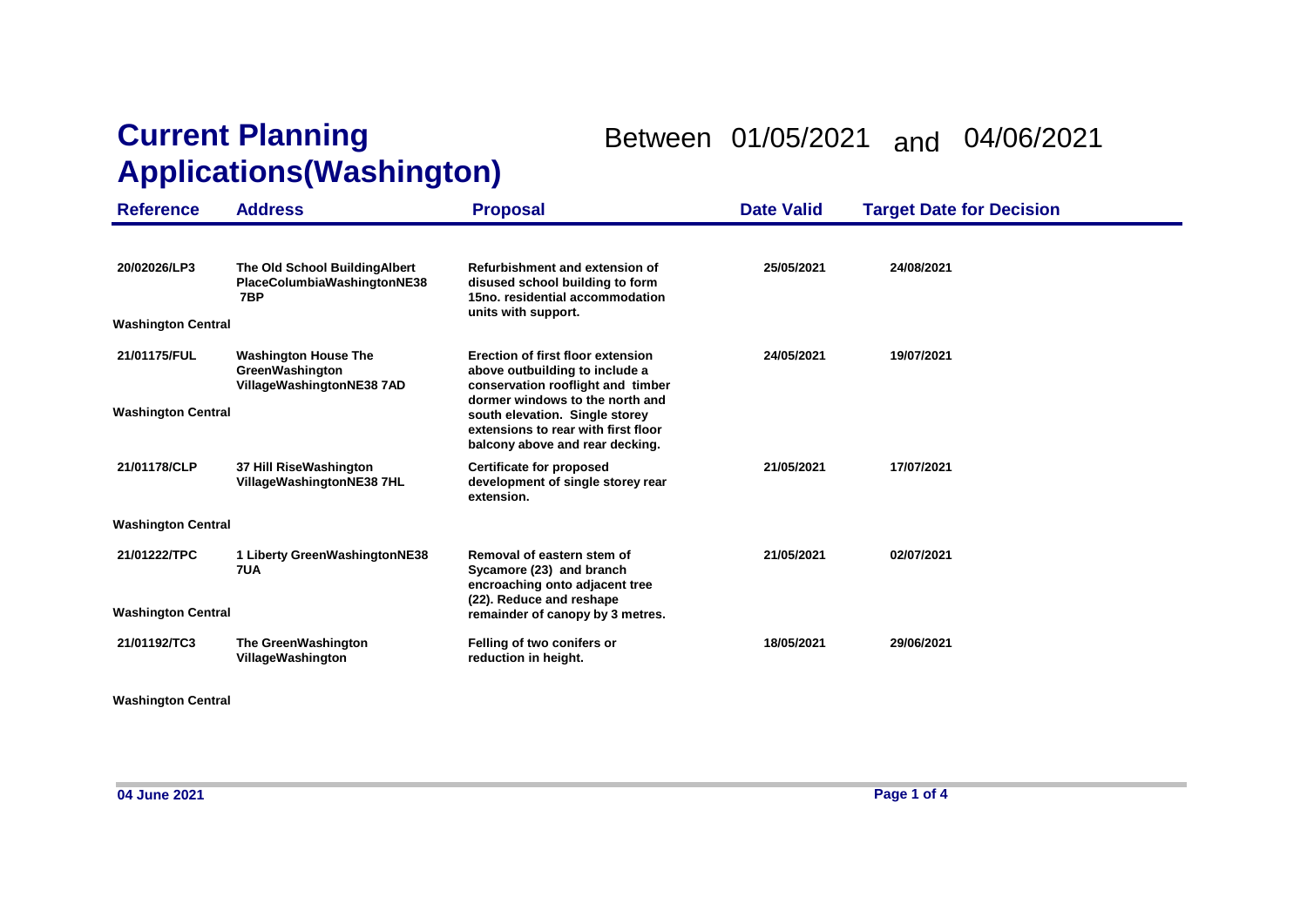| <b>Reference</b>          | <b>Address</b>                                                                              | <b>Proposal</b>                                                                                  | <b>Date Valid</b> | <b>Target Date for Decision</b> |
|---------------------------|---------------------------------------------------------------------------------------------|--------------------------------------------------------------------------------------------------|-------------------|---------------------------------|
| 21/01179/FUL              | 22<br>MelroseBiddickWashingtonNE3<br>87HD                                                   | <b>Erection of single storey</b><br>extensions to front and rear.                                | 18/05/2021        | 13/07/2021                      |
| <b>Washington Central</b> |                                                                                             |                                                                                                  |                   |                                 |
| 21/00981/FUL              | 53 Glebe CrescentWashington<br>VillageWashingtonNE38 7AW                                    | Erection of a wooden playhouse.                                                                  | 10/05/2021        | 05/07/2021                      |
| <b>Washington Central</b> |                                                                                             |                                                                                                  |                   |                                 |
| 21/00953/LP3              | <b>Land West Of Former Washington</b><br><b>Old SchoolAlbert</b><br>PlaceColumbiaWashington | Erection of steel artwork to the<br>front of plots 2 and 3 granted<br>under planning application | 05/05/2021        | 30/06/2021                      |
| <b>Washington Central</b> |                                                                                             | 17/00865/LP3                                                                                     |                   |                                 |
| 21/01057/TPA              | 1 Liberty GreenWashingtonNE38<br>7UA                                                        | Lime tree - crown lift upto 8m.                                                                  | 04/05/2021        | 29/06/2021                      |
| <b>Washington Central</b> |                                                                                             |                                                                                                  |                   |                                 |
| 21/01052/FUL              | 8 Saint Pauls DriveHoughton-Le-<br>SpringDH4 7SH                                            | Proposed detached garden room<br>to rear                                                         | 19/05/2021        | 14/07/2021                      |
| <b>Washington East</b>    |                                                                                             |                                                                                                  |                   |                                 |
| 21/01079/FUL              | 28 The Generals<br>WoodHarratonWashingtonNE38<br>9BL                                        | <b>Erection of replacement</b><br>conservatory to side.                                          | 06/05/2021        | 01/07/2021                      |
| <b>Washington East</b>    |                                                                                             |                                                                                                  |                   |                                 |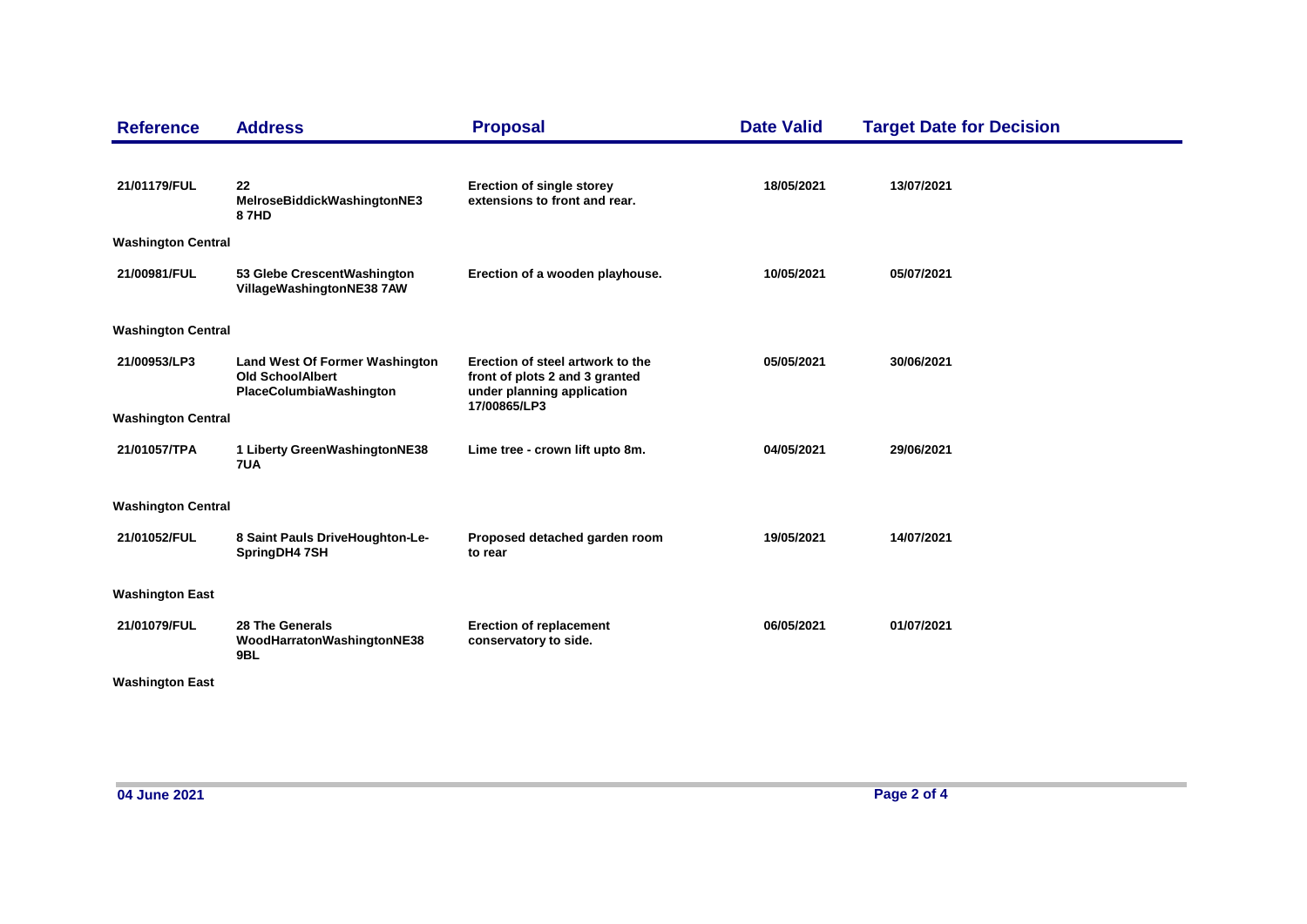| <b>Reference</b>        | <b>Address</b>                                                                        | <b>Proposal</b>                                                                                                                   | <b>Date Valid</b> | <b>Target Date for Decision</b> |
|-------------------------|---------------------------------------------------------------------------------------|-----------------------------------------------------------------------------------------------------------------------------------|-------------------|---------------------------------|
| 21/01096/PRI            | 20 Cumberland<br>WayWashingtonNE37 2NW                                                | Erection of single storey rear<br>extension (Extends 3.51m from<br>the original dwelling,, 3.67m in<br>height and 2.72m to eaves) | 07/05/2021        | 19/06/2021                      |
| <b>Washington North</b> |                                                                                       |                                                                                                                                   |                   |                                 |
| 21/01062/FUL            | 64 Marwell<br>DriveWashingtonNE37 3LR                                                 | Erection of a single storey<br>extension to rear                                                                                  | 04/05/2021        | 29/06/2021                      |
| <b>Washington North</b> |                                                                                       |                                                                                                                                   |                   |                                 |
|                         |                                                                                       |                                                                                                                                   |                   |                                 |
| 21/01171/TPA            | 26 MorningsideWashingtonNE38<br>9JH                                                   | Fell two Spruce trees in rear<br>garden.                                                                                          | 17/05/2021        | 12/07/2021                      |
| <b>Washington South</b> |                                                                                       |                                                                                                                                   |                   |                                 |
| 21/01116/FUL            | <b>Applied Optical Technologies40</b><br><b>Phoenix</b><br>RoadCrowtherWashingtonNE38 | Erection of single storey modular<br>unit to provide additional office<br>facility.                                               | 11/05/2021        | 06/07/2021                      |
| <b>Washington South</b> | 0AD                                                                                   |                                                                                                                                   |                   |                                 |
| 21/00926/FUL            | <b>Walker Filtration Limited Birtley</b><br>RoadWashingtonNE38 9DA                    | Extension of existing car park to<br>provide 51 extra spaces.                                                                     | 05/05/2021        | 30/06/2021                      |
| <b>Washington South</b> |                                                                                       |                                                                                                                                   |                   |                                 |
| 21/00543/FUL            | 52 Wentworth<br>DriveUsworthWashingtonNE37<br>1PX                                     | Change of use of land to side to<br>provide single storey extension.                                                              | 20/05/2021        | 15/07/2021                      |
| <b>Washington West</b>  |                                                                                       |                                                                                                                                   |                   |                                 |